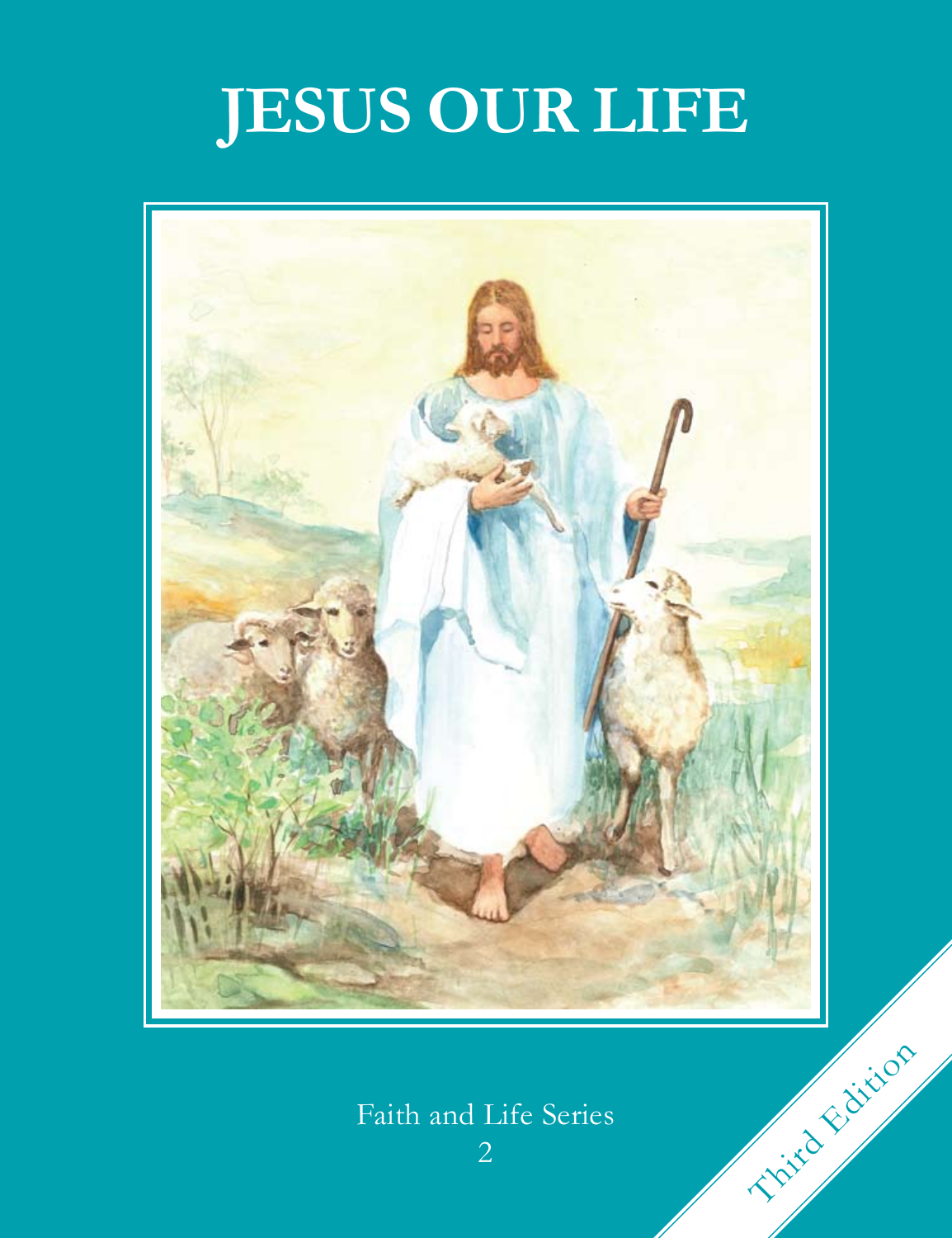#### **Contents**

| 1.               |  |
|------------------|--|
| 2.               |  |
| 3 <sub>1</sub>   |  |
| $\overline{4}$ . |  |
| 5.               |  |
| 6.               |  |
| 7.               |  |
| 8.               |  |
| 9.               |  |
| 10.              |  |
| 11.              |  |
| 12.              |  |
| 13.              |  |
| 14.              |  |
| 15.              |  |
| 16.              |  |
| 17.              |  |
| 18.              |  |
| 19.              |  |
| 20.              |  |
| 21.              |  |
| 22.              |  |
| 23.              |  |
| 24.              |  |
| 25.              |  |
| 26.              |  |
| 27.              |  |
| 28.              |  |
| 29.              |  |
| 30.              |  |
| 31.              |  |
| 32.              |  |
| 33.              |  |
| 34.              |  |
|                  |  |
|                  |  |
|                  |  |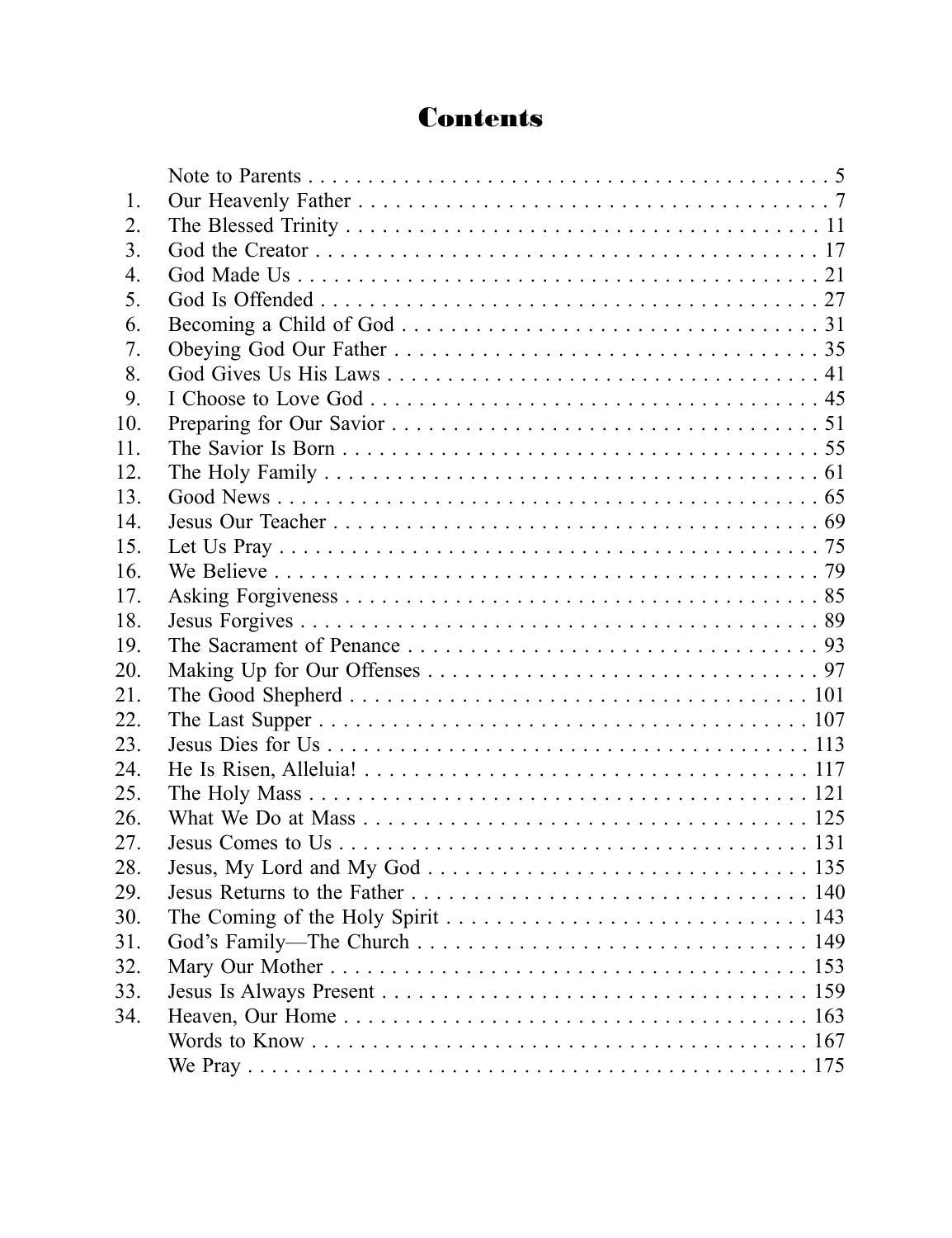

# 25 The Holy Mass

And he took bread, and when he had given thanks he broke it and gave it to them, saying, "This is my body which is given for you. Do this in remembrance of me." And likewise the chalice after supper, saying, "This chalice which is poured out for you is the new covenant in my blood."

Luke 22:19–20

 Every Sunday we go to church to do what Jesus told twelve disciples to do when He said, "Do this in memory of Me." You see, the Last Supper was the very first **Mass**.

 At the Last Supper, Jesus changed bread and wine into His Body and Blood. He gave the disciples the power to do this, too. The disciples gave that power to other men. That is why our priest today can change bread and wine into the Body and Blood of Christ at every Mass.

 At Mass we offer the same sacrifice that Jesus offered for our sins. That is the **sacrifice** which Jesus offered to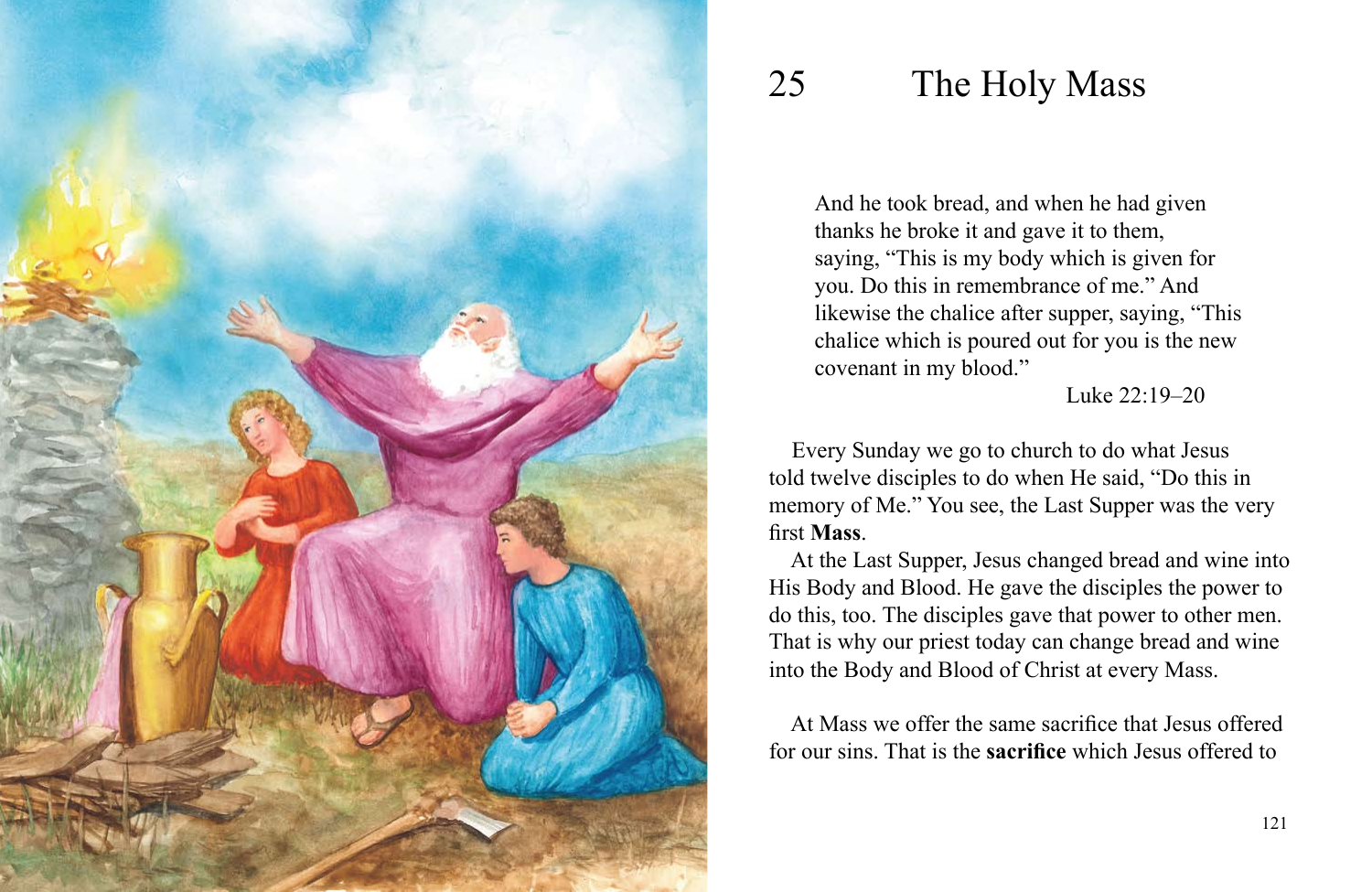the Father when He died on the Cross. Sacrifice means giving up something dear to us completely to God. Jesus gave Himself up to God the Father for us. This is the sacrifice we offer at every Mass.

 We also celebrate the Resurrection. That is why we go to Mass on Sunday, because Jesus rose from the dead on a Sunday. Each Sunday is a "little Easter." This is a community celebration and that is why we all come together on Sunday.

Why do we go to Holy Mass?

We go to praise our God, Who is great and good.

 We go to say "thank you" to God for all the good things He has given us.

 At Mass we tell God we are sorry for our sins, and we ask His help to be better.

 We also pray for the things we need, and for the needs of others.

 If we listen carefully to the Mass and try to say the prayers, God will give us His grace and blessing. Taking part in the Mass will help to prepare you for your First Communion.

### **Sunday is God's Day**

 The Third Commandment says: Remember to keep holy the Lord's Day. By going to Mass on Sunday we are obeying God's Law and keeping His Day holy. But we should do more than just go to Mass on Sunday to honor God. We should make it a special day and we can do that by:

- not doing any work that can be done on another day.
- wearing our best clothes when we go to church.
- not going shopping.
- having a special meal with our family.
- spending time together with our family.
- spending more time thinking and talking about God.

### Words to Know:

Mass sacrifice praise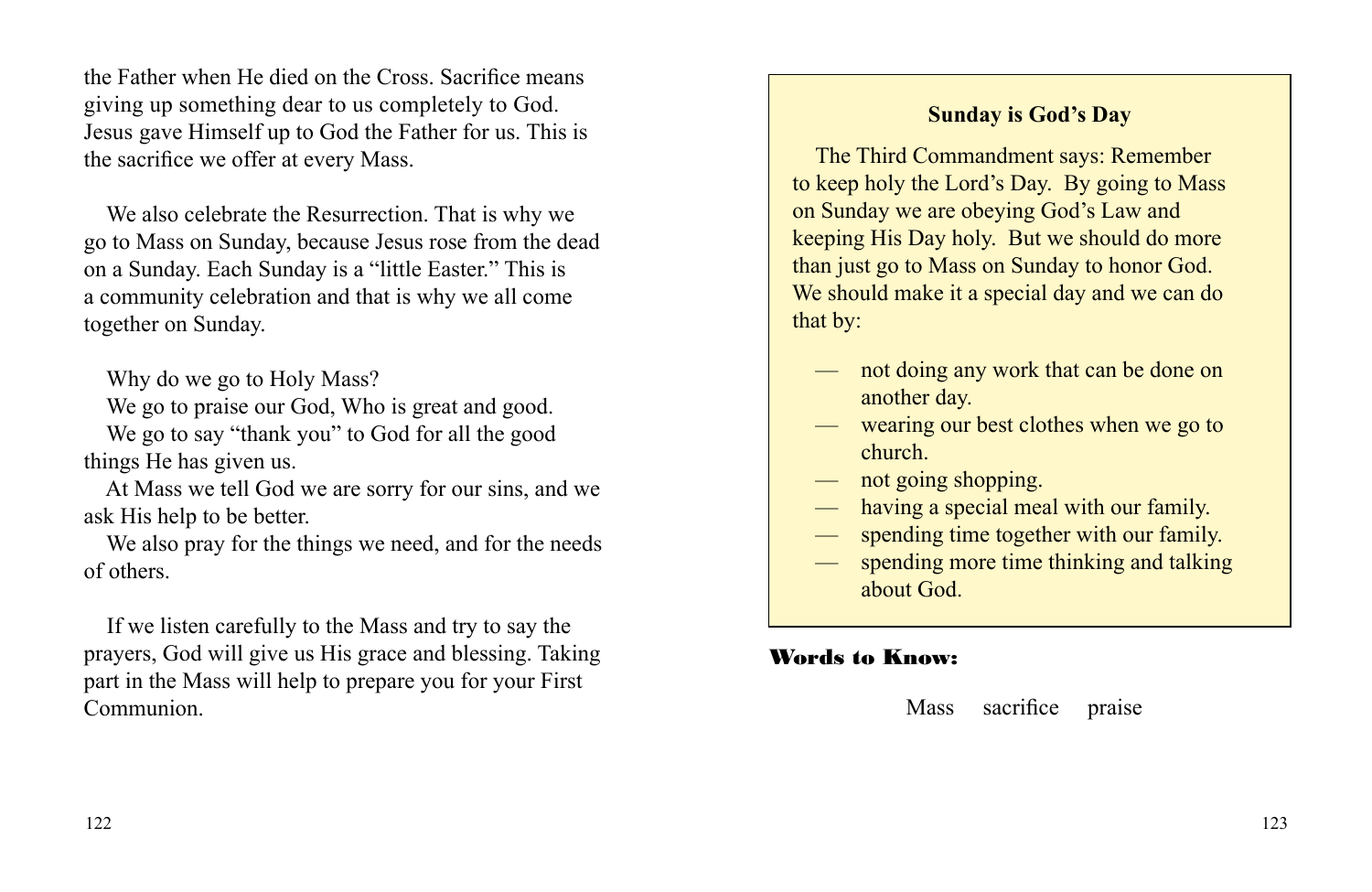# Q. 53 *What is the Mass?*

 The Mass is the sacrifice of Jesus on the Cross, and the gift of Himself in the Eucharist. The priest offers the Eucharist in church (CCC 1362, 1366–67).

 Q. 54 *Why is the Mass offered to God?* The Mass is offered to God to worship Him, to thank Him, to make up for our sins, and to ask for His help (CCC 1357, 1360, 1367).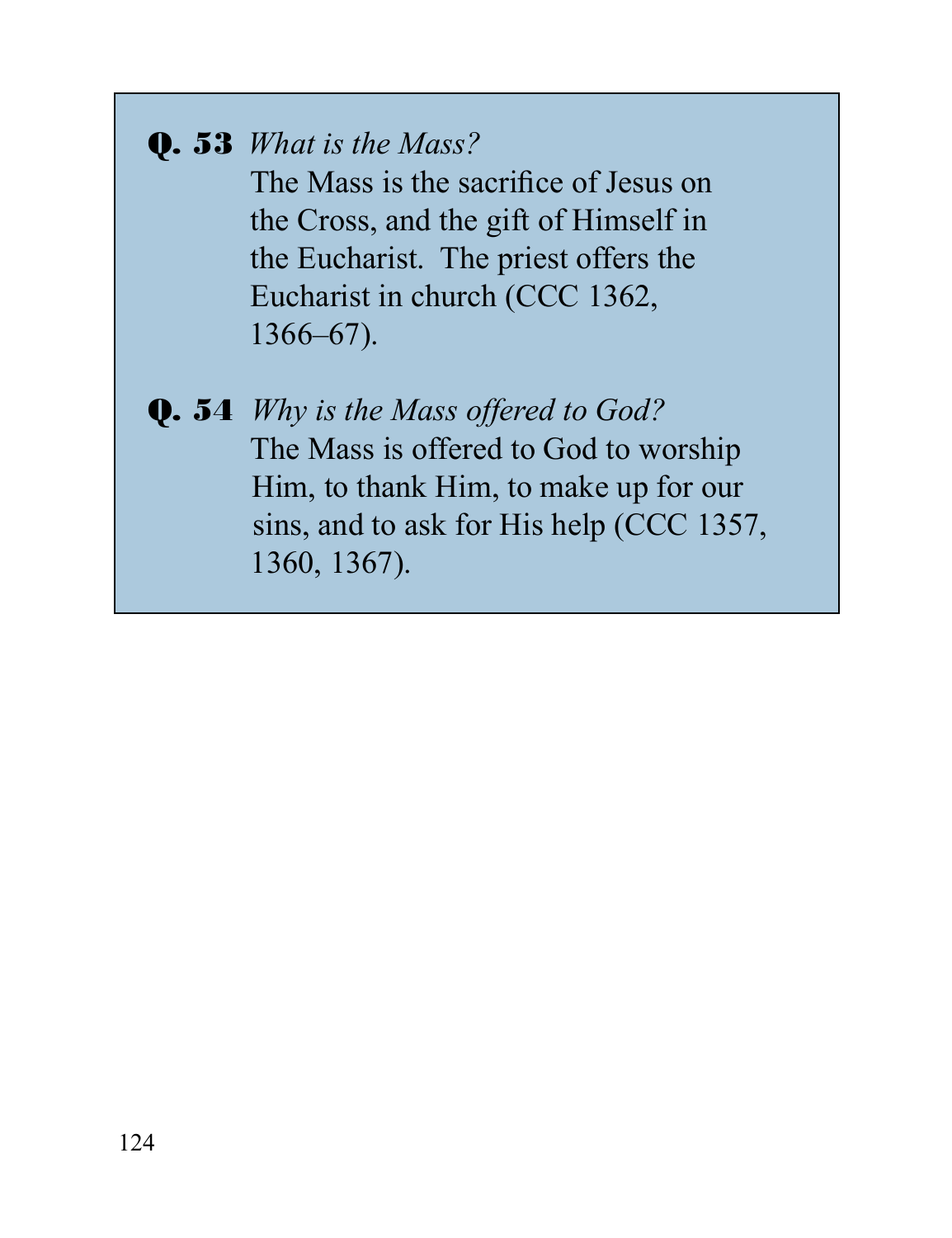

# 28 Jesus, My Lord And My God

"I made known to them your name, and I will make it known, that the love with which you have loved me may be in them, and I in them."

John 17:26

 There are things we should do to get ready to receive Holy Communion.

 First, we must make sure our souls are healthy. We may never receive **Holy Communion** if we have a mortal sin on our souls. We must receive the Sacrament of Penance first. It is a good idea to go to Confession often, even if we only have small sins. This will give us grace and make us strong enough to keep away from mortal sin.

 We should try to show in our lives that we love Jesus. This means that we say our prayers morning and night, and that we obey our parents. It means being kind and loving to all those around us.

 We also prepare to receive Jesus by not eating or drinking one hour before Holy Communion.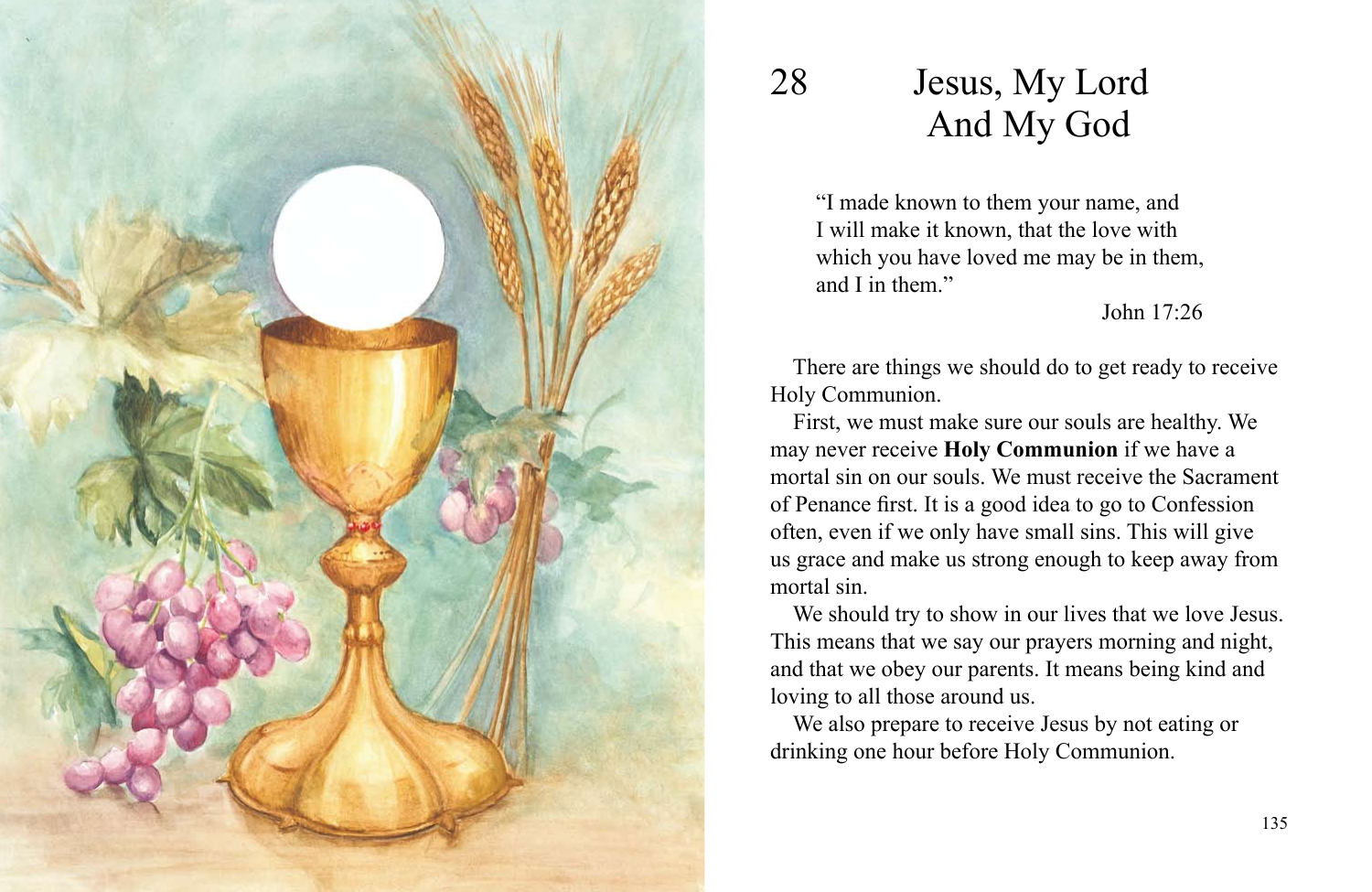In church we get ready for Jesus by paying attention to the Mass and making the responses. During quiet times in the Mass, we can say our own prayers to Jesus. We can tell Him how glad we are that He will soon come to us.

 We should walk up to receive Communion quietly. This is not the time to look around at the other people. It is time to think about Jesus. We should receive Jesus with love and respect.

 When we get back to our seats we kneel down and close our eyes. We can tell Jesus anything we want. He is glad to hear it all. We can ask Him to make us more like Him and to help us not to sin. We can ask Him to bless our family and friends.

 Sometimes instead of talking to Jesus, it is nice to quietly enjoy having Jesus in our hearts. He does not need to hear lots of words from us. Just say "I love you, Jesus." That is what Jesus wants to hear most of all.

### Words to Know:

### Holy Communion

### Before Holy Communion:

Think about Jesus and how much He loves you. Pray to Him telling Him that you:

- believe in Him.
- hope in Him.
- love Him.
- are sorry for ever offending Him.
- want Him to come to you.

#### After Holy Communion:

Pray to Jesus to:

- thank Him for coming to you.
- tell Him that you love Him and always want Him to be with you.
- ask Him to help you and other people.